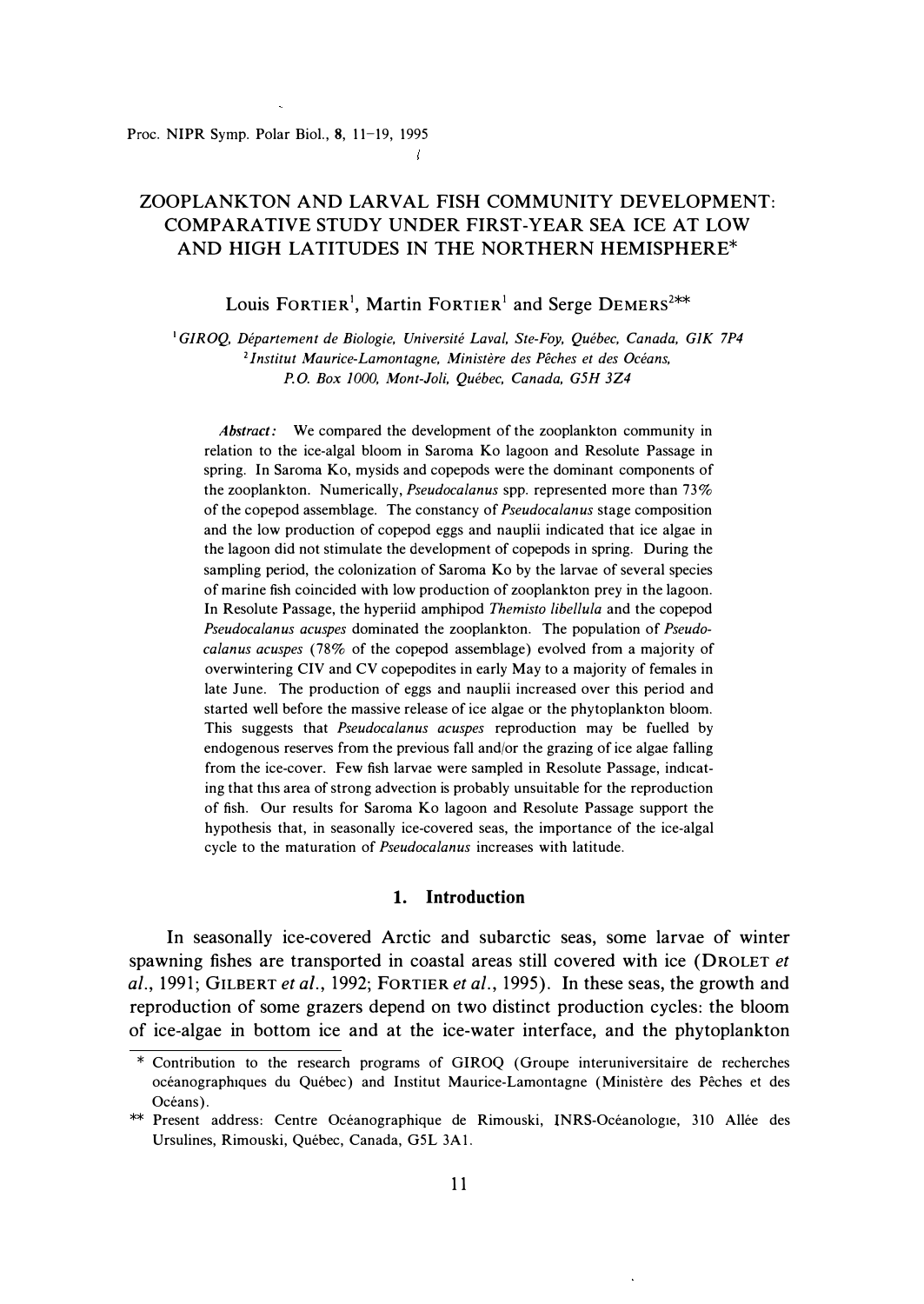bloom in the water column after the ice break-up (HORNER, 1985; LEGENDRE *et al.,*  1992; HORNER *et al.,* 1992). The development of microalgae at the ice-water interface triggers the early growth and reproduction of copepods before the summer phytoplankton bloom (BEDO *et al.,* 1990; CONOVER *et al.,* 1988, 1991; CONOVER and HUNTLEY, 1991; RUNGE and INGRAM, 1988, 1991; RUNGE *et al.,* 1991; DROLET *et al.,* 1991; GILBERT *et al.,* 1992; FORTIER, 1994). Copepod eggs and nauplii then become available for first-feeding fish larvae several weeks before this phytoplankton bloom (DROLET *et al.,* 1991; RUNGE *et al.,* 1991; GILBERT *et al.,*  1992; FORTIER, 1994; FORTIER *et al.,* 1995).

Saroma Ko lagoon (northern Hokkaido, Japan) and Resolute Passage (North West Territories, Canadian Arctic) are respectively the southernmost and northernmost seasonally ice-covered areas in the Northern Hemisphere (Fig. 1 ). Resolute Passage is covered with ice for 9 months and longer, whereas Saroma Ko lagoon and the adjacent Sea of Okhotsk are rarely covered with ice for more than 4 months (TAGUCHI and TAKAHASHI, 1993). Accordingly, the relative duration and intensity of the ice-algal and phytoplankton production cycles differ widely between the two regions (DEMERS *et al.,* 1995). These differences are expected to affect the reproductive strategies of copepod grazers exploiting both cycles of production as well as the reproduction strategies of winter spawning fishes.

Based on the relative duration of the ice cover and of the summer phytoplankton cycle, it can be predicted that the importance of ice algal production for zooplankton development and larval fish first-feeding will be maximum in Resolute Passage and minimum in Saroma Ko lagoon. In this study, we tested this prediction by monitoring the production of fish larvae in relation to the production of ice algae



Fig. 1. Map of ice-covered seas in the Northern Hemisphere with location of Saroma Ko *lagoon and Resolute Passage.*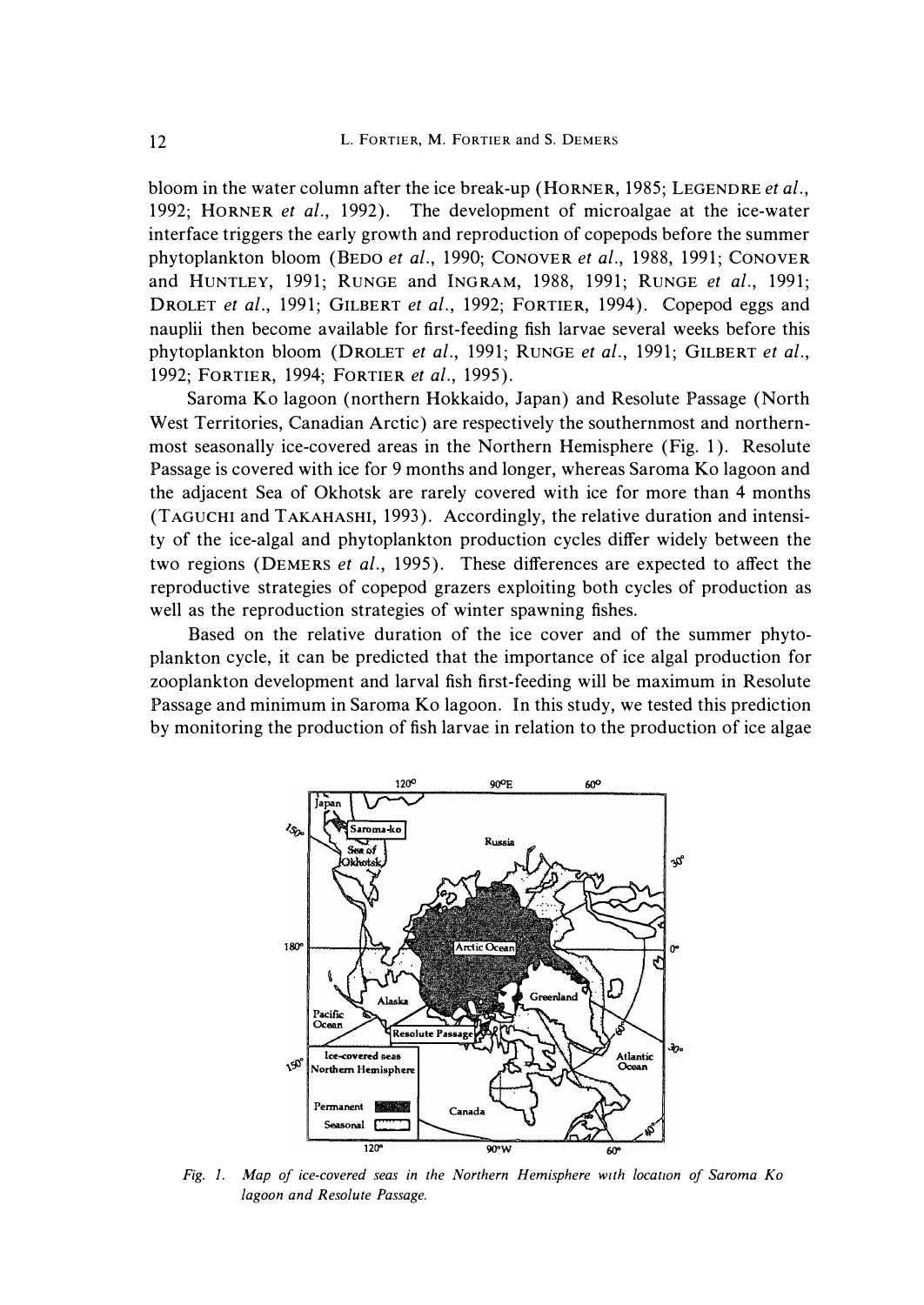and the maturation of copepods under the ice cover of Saroma Ko lagoon and Resolute Passage.

# **2. Areas Studied and Methods**

Saroma Ko lagoon  $(44^{\circ}10^{\prime}N, 143^{\circ}45^{\prime}E)$  is the southernmost locale where sea ice forms in the Northern Hemisphere (Fig 1). The shallow  $(< 20 \,\text{m})$  lagoon opens on the Sea of Okhotsk through two narrow inlets. Circulation is weak in the lagoon except in the immediate vicinity of the inlets. In normal years, the 30-40 cm thick ice cover is present on the lagoon from December to late March and, hence, light should not limit phytoplankton growth from April to December. At 30-40 cm in thickness, the ice cover may be thin enough to allow light to penetrate and phytoplankton to grow during the winter as well.

The density of ice algae and phytoplankton, and the stage composition of copepods were monitored at a single station in the lagoon from 21 February to 23 March 1992. Zooplankton was sampled under the ice with a pair of 50-cm diameter plankton nets (100 and  $330 \mu m$  meshes respectively) mounted on a bongo-type frame. The sampler was attached to a cable forming a loop between two holes 150 m apart in the ice, and was towed horizontally by a heavy-duty snowmobile (DROLET *et al.,* 1991). Circular buoys mounted on the frame allowed us to sample the layer immediately under the ice (FORTIER, 1994). Vertical profiles of salinity and temperature were recorded with a Seabird-19 CTD probe. Recruitment of fish larvae from the Sea of Okhotsk was monitored at the northeast inlet linking the lagoon to the Sea of Okhotsk from 28 February to 19 March 1992. Fish larvae entering or exiting the lagoon were sampled with a 50-cm diameter standard net ( $500 \mu m$  mesh) deployed from a bridge crossing the inlet, making use of tidal currents as the filtration force.

Resolute Passage  $(74^{\circ}41'N, 95^{\circ}16'W)$  is among the northernmost areas in the Northern Hemisphere where the sea ice cover melts in summer (Fig. 1). The ice cover ( *ca.* 2 m thick) starts forming in September and breaks up at the beginning of July. Tides and net circulation are strong in the Passage. The sun does not rise above the horizon from November to February. The short season of biological production starts in April with the development of ice algae that are released in the water column just before the ice break-up in early July. The break-up is followed by an intense phytoplankton bloom.

Ice algal and phytoplankton densities, copepod stage composition and fish larvae were monitored at a single site in the Passage from 7 May to 26 June 1992. A pair of 1-m<sup>2</sup> Tucker nets with 500  $\mu$ m mesh were deployed under the ice (using the same approach as in Saroma Ko) to collect macrozooplankton and fish larvae immediately under the ice cover. A 50-cm diameter standard net  $(64 \mu m$  mesh) was towed vertically from bottom to surface to sample zooplankton. Vertical profiles of salinity and temperature were recorded with a Seabird-19 CTD probe.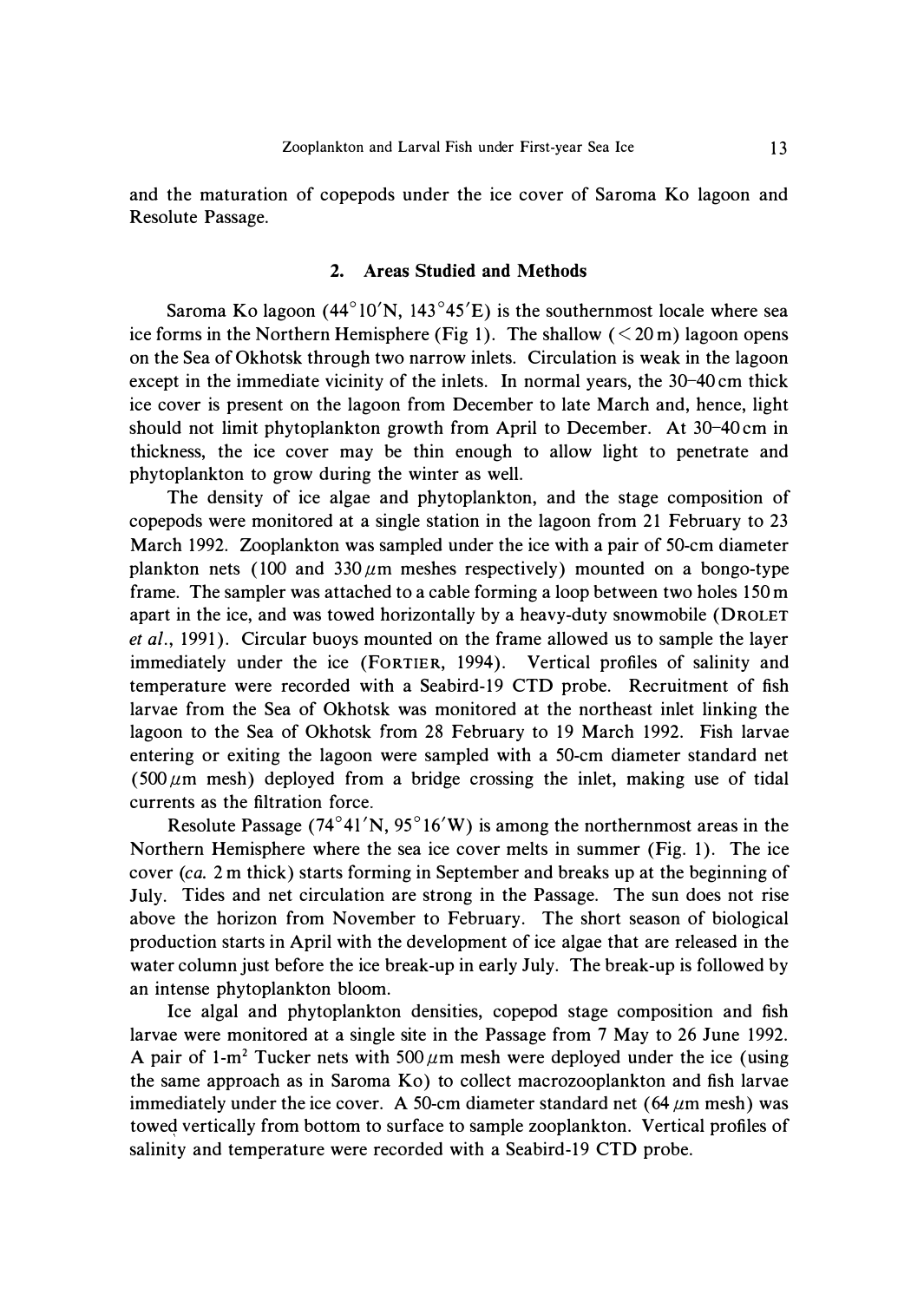### *3. Results*

# *3.1. Hydrography*

**Saroma Ko lagoon remained covered with ice during the entire sampling period. Snow thickness and hydrographic conditions varied little until mid-March when increasing air temperature reduced the snow cover and increased the input of freshwater in the surface layer immediately under the ice (Fig. 2). The complete ice breakup in the lagoon occurred during the first week of April. A small temperature gradient (0.4 ° C) existed in the water column until the beginning of March. At the end of March, water column temperature was more homogeneous vertically, at**  around  $-0.8$ °C. Before the melting of the ice cover in late March, salinity increased with depth from 29 to 31% in the top 2 m of the water column (Fig. 2). Below 2 m, salinity remained relatively constant with depth (31-32%) throughout the study. Increased dilution (24-29%) of the surface layer occurred with the **melting of the ice cover in late March.** 

**In Resolute Passage, temperature and salinity varied little vertically, with**  surface to bottom gradients of 0.2<sup>°</sup>C and 0.2% respectively. Some evidence of ice cover melting (surface salinities of 32.5%) was detected after 24 June (Fig. 2).

#### *3.2. Zooplankton assemblages*

**In Saroma Ko lagoon, copepods were the dominant component in numbers of the zooplankton assemblage sampled under the ice (Table 1). Among the copepods,**  *Pseudocalanus spp.* (73%), *Oithona spp.* (13%) and *Acartia spp.* (12%) were by far



*Fig. 2. Isotherms and isohalines under the ice of Saroma Ko lagoon (21 February to 24 March 1992) and Resolute Passage (7 May to 26 June 1992). Shaded area indicates interpolated data.*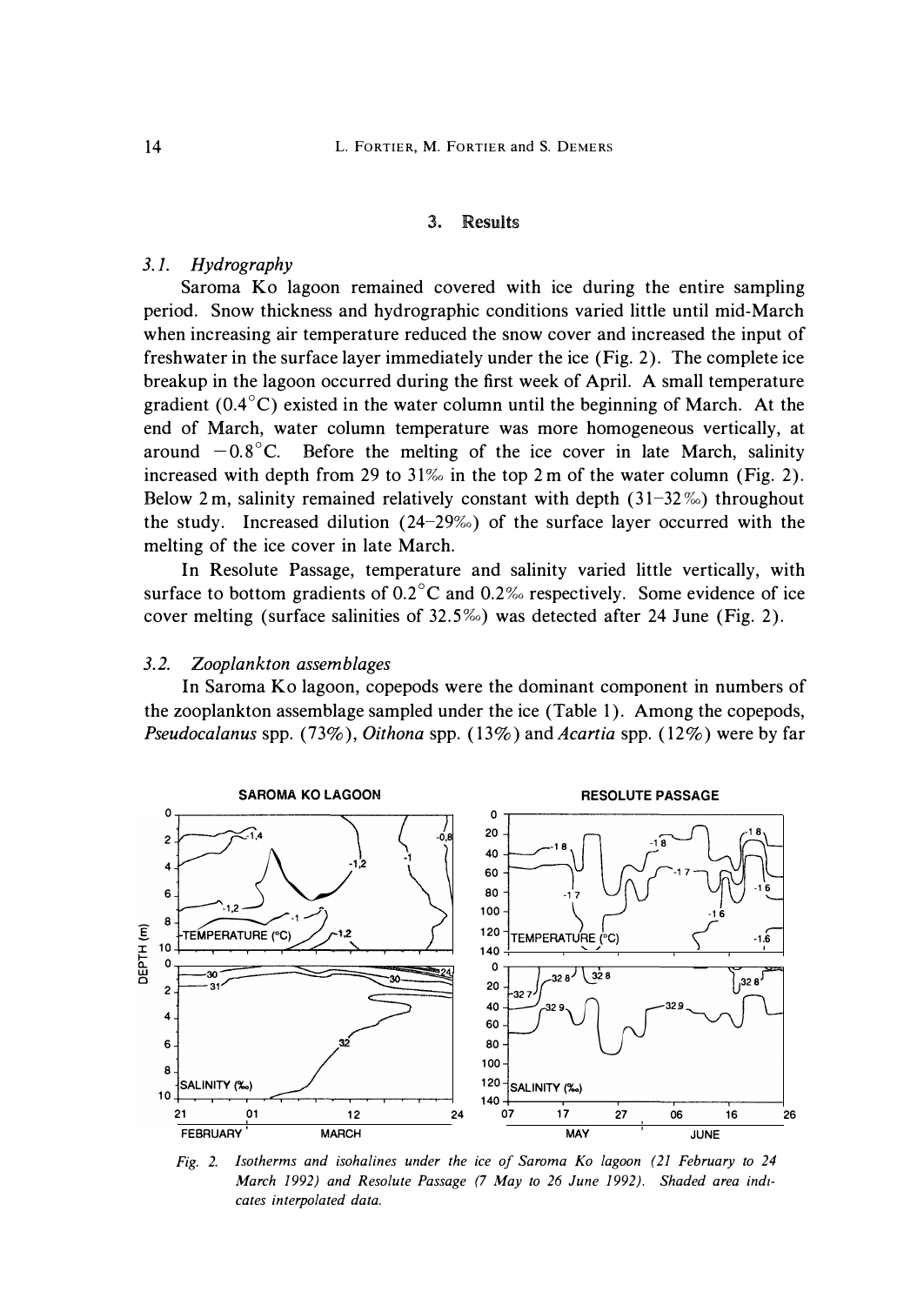|                         | Average density | Minimum density | Maximum density |
|-------------------------|-----------------|-----------------|-----------------|
| Saroma Ko lagoon        |                 |                 |                 |
| Mysidacea               |                 |                 |                 |
| Neomysis czerniawskii   | 32              | 12              | 57              |
| Copepoda                |                 |                 |                 |
| Pseudocalanus spp.      | 757             | 238             | 1598            |
| Oithona spp.            | 141             | 50              | 410             |
| Acartia spp.            | 122             | 58              | 264             |
| Nauplii                 | 1875            | 820             | 4019            |
| <b>Resolute Passage</b> |                 |                 |                 |
| Amphipoda               |                 |                 |                 |
| Themisto libellula      | 12              | $\Omega$        | 70              |
| Copepoda                |                 |                 |                 |
| Pseudocalanus acuspes   | 488             | 52              | 1570            |
| Oncaea borealis         | 40              | 0               | 80              |
| Oithona sp.             | 37              | 7               | 80              |
| Calanus glacialis       | 22              | 10              | 47              |
| Metridia longa          | 10              | 6               | 25              |
| Calanus hyperboreus     | 6               |                 | 14              |
| Nauplii                 | 545             | 64              | 3895            |

*Table 1. Density of the major zooplankton taxa sampled in Saroma Ko lagoon (2 7 February to 21 March 1992) and Resolute Passage (7 May to 26 June 1992). Densities are*  given in  $N$  m<sup> $-3$ </sup>.

**the most abundant. The mysid** *Neomysis czerniawskii* **was abundant and surpassed the copepods in biomass.** 

**Copepods were also the major contributors in numbers to the zooplankton assemblage of Resolute Passage.** *Pseudocalanus acuspes* **accounted for over 78% of the total in numbers. Macrozooplankton was dominated by the hyperiid amphipod**  *Themisto libellula* which could reach high concentrations ( $> 70$  ind. m<sup>-3</sup>) at night**time under the ice (Table 1).** 

# *3.3. Microalgal biomass,* **Pseudocalanus** *maturation and the production of larval fish prey*

**The accumulation of microalgal biomass immediately under the ice-water interface coincided with sporadic melt events, suggesting that melt water percolating through the ice cover washed ice microalgae into the top layer of the water column (Fig. 3). The taxonomic identification of water column microalgae confirmed this interpretation (C. MICHEL, Universite Laval, personal commun). The final sedimentation of ice-algae around 16 March in Saroma Ko lagoon and around 25 June in Resolute Passage (Fig. 3b, f) coincided with the melt events that heralded the dislocation and final breakup of the ice cover (Fig. 2).** 

**In Saroma Ko lagoon, the stage composition of the** *Pseudocalanus* **population remained remarkably stable over the sampling period, with a slight decrease in time in the proportion of females. All copepodite stages ( CI through CV) were well represented (Fig. 3c). Densities of copepod nauplii in the water column were low**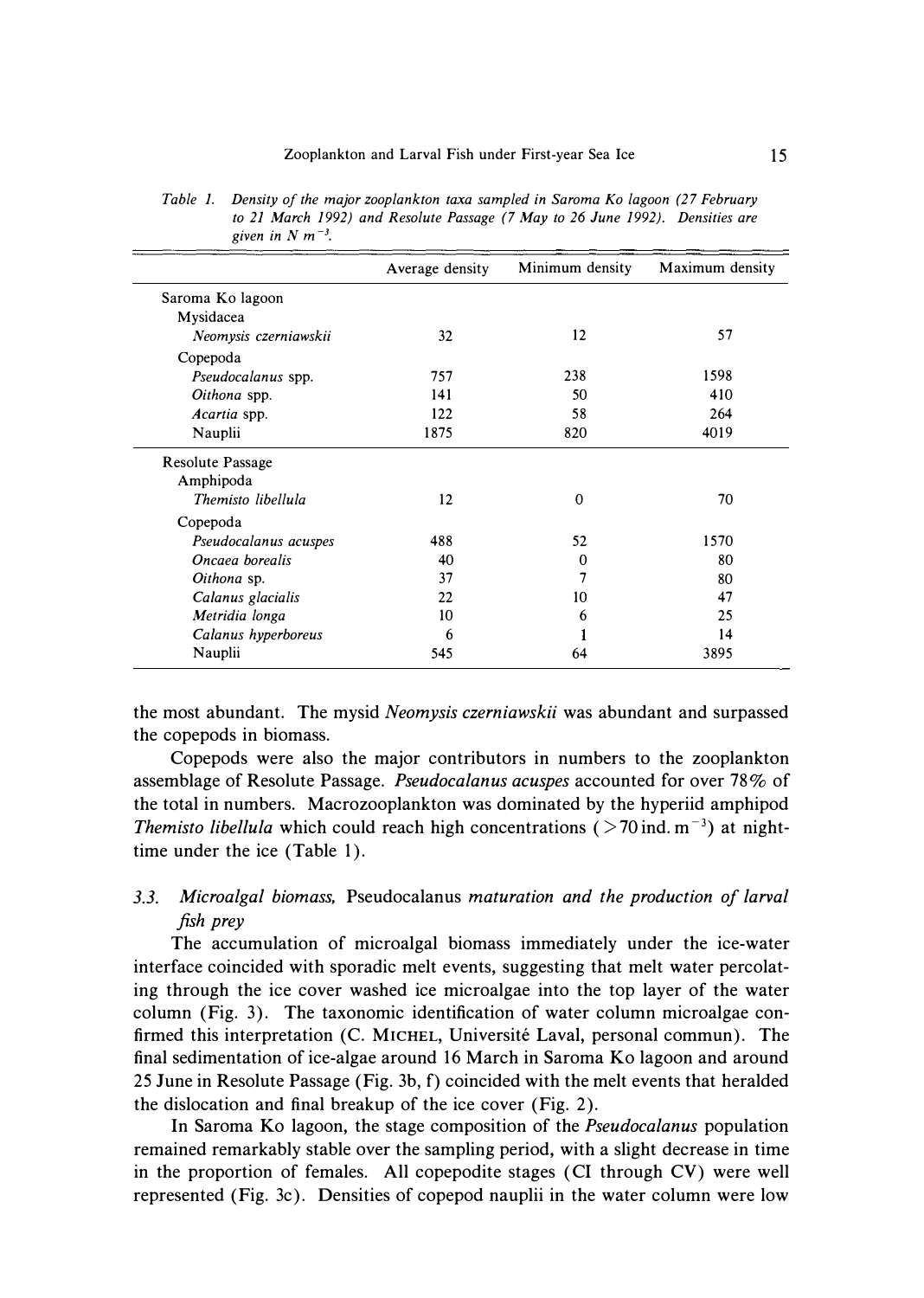

*Ftg. 3. Ice algae and water column microalgal biomass, stage composition of the dominant copepod* Pseudocalanus *sp. and density of copepod nauplii under the ice of Saroma Ko lagoon (21 February to 23 March 1992) and Resolute Passage (2 May to 28 June 1992).* 

throughout the study with an average of 1.2 nauplii  $L^{-1}$  and a maximum of 3.5 nauplii  $L^{-1}$  in late February (Fig. 3d).

In Resolute Passage, the development of the *Pseudocalanus* population was strongly pulsed, with the predominant overwintering stages ( CHI to CV) in early May (85%) maturing quickly into females by late June ( $>75\%$ ). Maturation into females started well before the massive release of ice algae from the ice, at a time when chlorophyll *a* concentration was  $\leq 0.1$  mg m<sup>-3</sup> in the water column, suggesting that either internal reserves and/or direct grazing at the ice-water interface fuelled development (Fig. 3g). Densities of copepod nauplii in the water column were low. Nauplii became more abundant as the proportion of females increased in the copepod population (Fig. 3h).

# *3. 4. Occurrence of fish larvae under the ice cover*

In Saroma Ko lagoon, 1479 fish larvae belonging to 9 different species were caught at the inlet over the study period. Sand lance *(Ammodytes* sp. ), snake prickleback (Lumpenus sagitta), sculpins (Cottidae) and walleye pollock (Theragra *chalcogramma)* made up the bulk of the assemblage (98.5% ).

Sand lance larvae episodically entered the lagoon from the Sea of Okhotsk on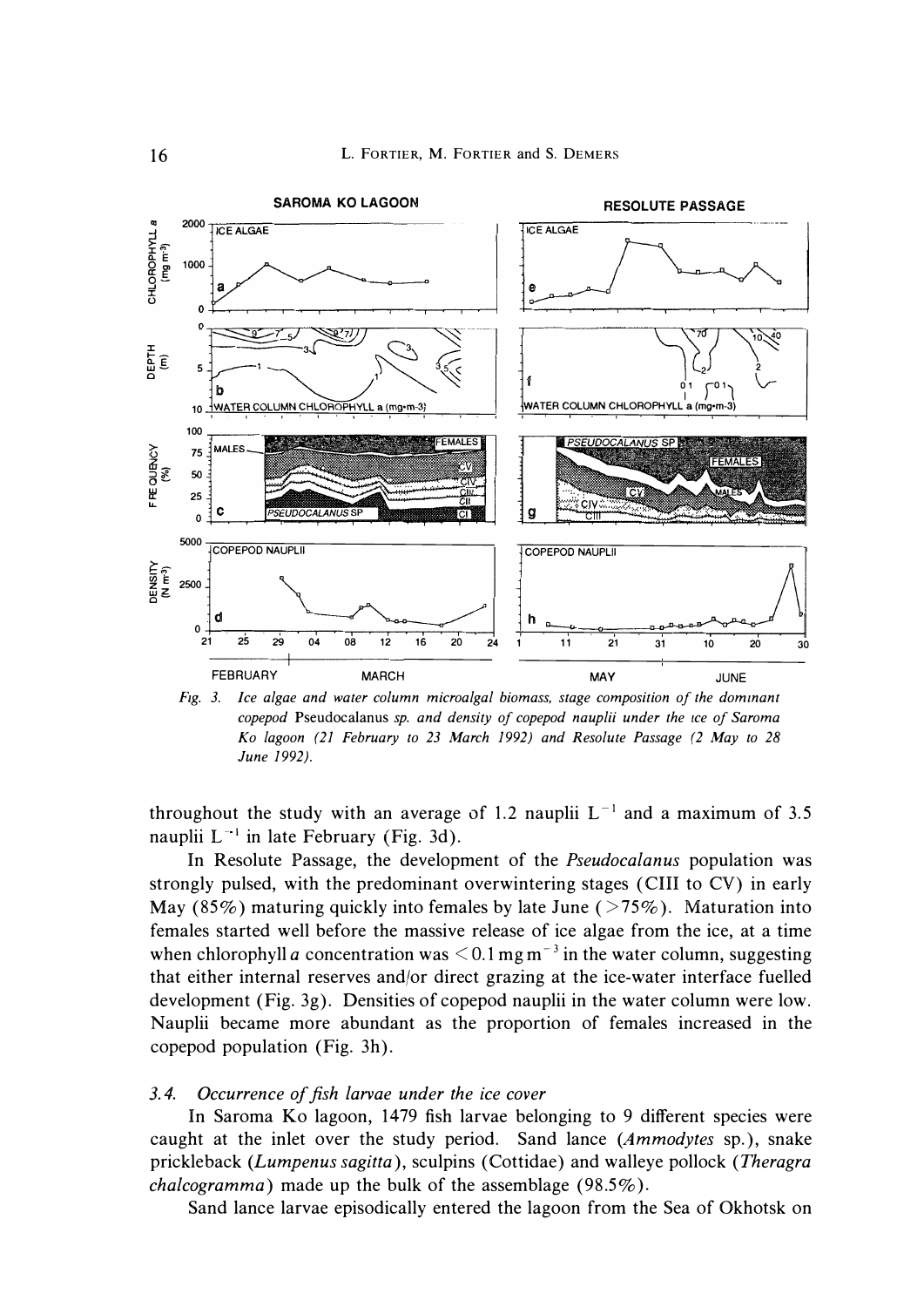

*Fig. 4. Daily variation in the density of larvae of the dominant fish species captured at the*  inlet linking Saroma Ko lagoon to the Sea of Okhotsk from 27 February to 19 *March 1992. Histograms of larval fish density during ebb are plotted upside down for contrast. Shaded areas indicate days with no data.* 

**flood during the entire period (Fig. 4a). Sculpins recruited to the lagoon in early March primarily (Fig. 4b). Significant numbers of walleye pollock entered the lagoon on 16-17 March only (Fig. 4c). Finally, the number of snake prickleback larvae exiting the lagoon increased progressively from late February to the end of our sampling in late March (Fig. 4d). Recruitment of fish larvae into the lagoon did not appear related to the neap/spring cycle in tidal amplitude (Fig. 4e).** 

**In Resolute passage, only 5 fish larvae and juveniles were caught under the ice during the samling program. The larvae were all Arctic cod** *(Boreogadus saida).* 

### **4. Conclusions**

**In Resolute Passage, the maturation of the dominant copepod** *Pseudocalanus acuspes* **in the spring coincides with the production of ice algae. In these regions the season of phytoplankton production is short. The obvious advantage of exploiting the ice algae for maturation and reproduction is that the nauplii produced early will start feeding at the onset of the short phytoplankton bloom when food is plentiful. At these high latitudes, early reproduction is probably mandatory for** *Pseudocalanus*  **to complete its life cycle within the year. Few fish larvae were captured in Resolute**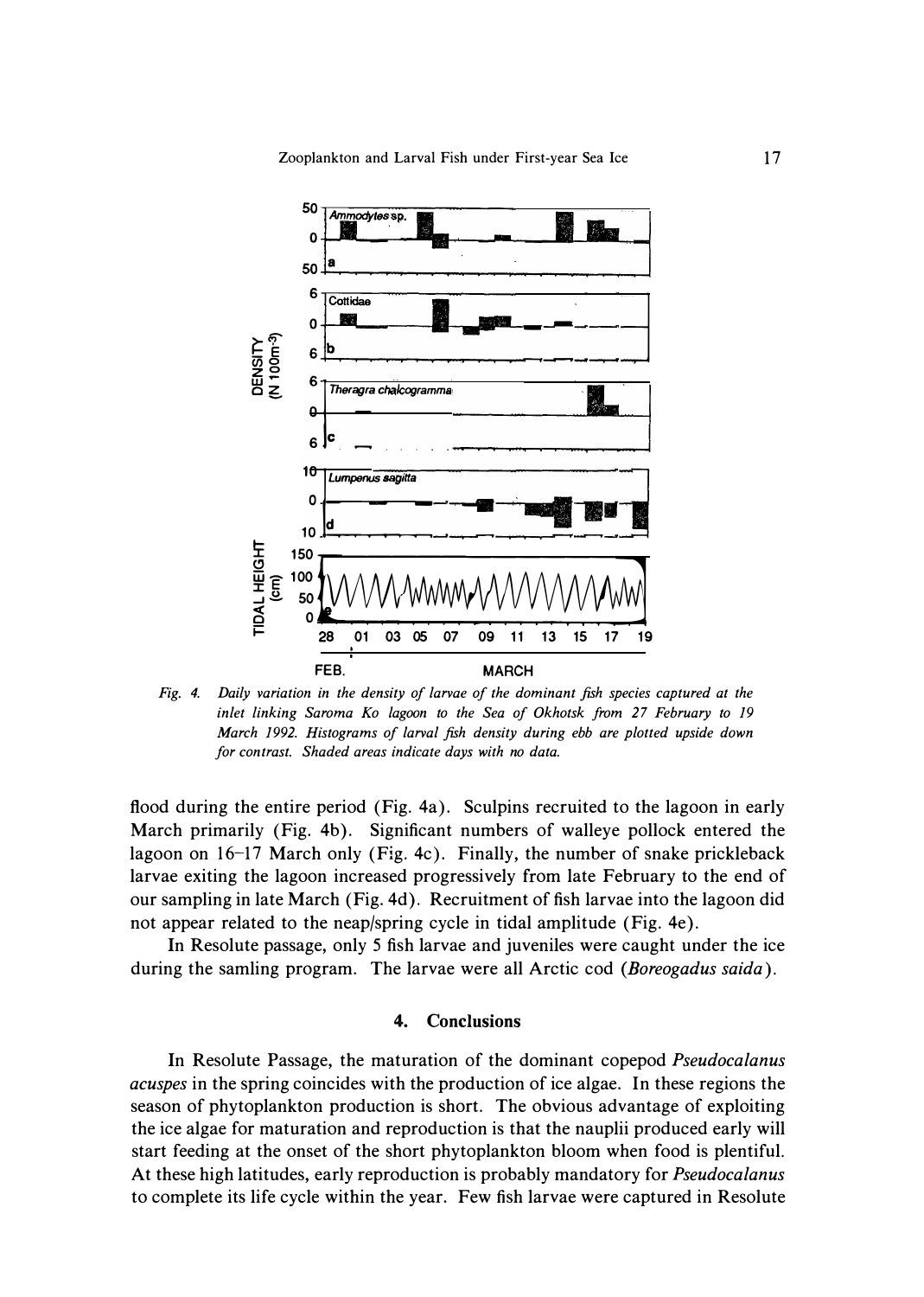Passage, suggesting that little fish reproduction took place in the area or at the time sampled.

In Saroma Ko, the stage composition of *Pseudocalanus* spp. remained remarkably constant during the period of release of ice-algae in the water column. Two interpretations are possible: either the populations did not develop at all at the sub-zero temperatures prevailing under the ice cover, or reproduction was continuous and slow, young stages replacing older ones at a constant rate. The presence of nauplii and *Pseudocalanus* CI and CH supports the second interpretation and suggests that *Pseudocalanus* was reproducing in the fall and during the winter months. In any case, the grazing of ice-algae in the top layer of the water column obviously had limited impact on the maturation rate and stage composition of *Pseudocalanus.* Given the high productivity of the lagoon and the warm temperatures prevailing in summer (up to 20°C), relatively small copepods such as *Pseudocalanus* have no difficulty producing more than one generation during the 8 months of ice-free conditions. Exploiting the ice-algal bloom would then provide these copepods with little advantage towards completing their life cycle. We conclude that, contrary to the populations of Arctic and subarctic seas such as Resolute Passage (this study) or Hudson Bay (RUNGE *et al.*, 1991), the maturation of overwintering *Pseudocalanus* in Saroma Ko lagoon depends little on the exploitation of ice algae.

Accordingly, the standing stock of copepod nauplii in Saroma Ko lagoon in winter was low. Since fish larvae feed almost exclusively on copepod nauplii at the onset of exogenous feeding, feeding conditions for young fish larvae were particularly poor under the ice cover during the winter months. The larvae of sand lance, the only species recruiting to some extent into the lagoon at that time, are well adapted to survive starvation at low temperature, until they can exploit the increased number of their prey after the ice break-up (e.g. KITAGAWA and YAMASHITA, 1986). Thus, in the spring and summer months, the lagoon could serve as a nursery area for sand lance larvae entering it before and after the ice breakup. This is in agreement with the suggestion by KITAGAWA and YAMASHITA (1986) that coastal embayments with a low degree of opening on the sea are important for the survival and growth of Japanese sand lance larvae *(Ammodytes personatus)* produced in the coastal zone.

## Acknowledgments

This study was part of the Saroma-Resolute Study (SARES), a joint Canada-Japan research program on the biological productivity of Arctic and subarctic seas. Canadian participants were funded primarily by the Japan Science and Technology FUND of the Department of External Affairs and Trade of Canada. Additional support for this project came from research grants from the Natural Sciences and Engineering Research Council of Canada and the Fonds FCAR of Quebec to LF and GIROQ. Infrastructre and logistical support were provided by GIROQ, the Polar Continental Shelf Project of Canada, and the Saroma Aquaculture and Research Institute (Tokoro, Hokkaido). Special thanks to Drs. H. HATTORI and